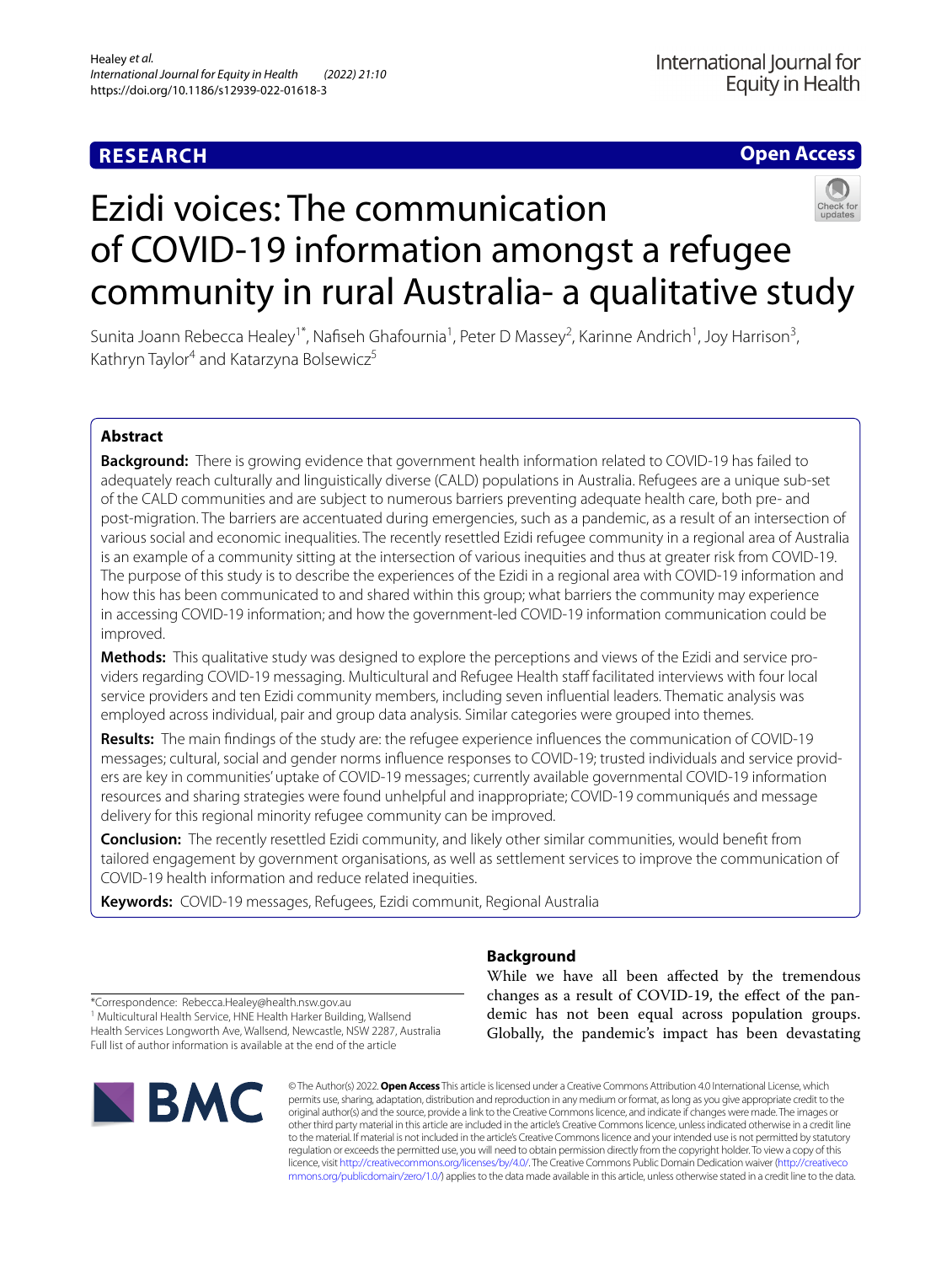for some disadvantaged groups [\[1](#page-9-0)].Race and ethnicity, together with social and economic conditions, have been shown to heavily infuence health inequalities [[2\]](#page-9-1). On almost every health dimension, people of colour have experienced and continue to experience worse health outcomes [[3](#page-9-2)]. Health equity requires that justice is enacted in order to precisely determine how health diferences can be fairly addressed [\[4](#page-9-3), [5\]](#page-9-4). Refugees are a unique sub-set of culturally and linguistically diverse (CALD) communities, who are subject to numerous barriers preventing adequate health care, both pre- and post-migration [\[6](#page-9-5)]. Refugees are at a signifcant health disadvantage compared with non-refugee immigrants due to an intersection of various social and economic inequalities that they face [[7,](#page-9-6) [8](#page-9-7)]. Recent reports indicate that social isolation, lack of information, stigma and language have all negatively impacted refugee mental health during COVID-19 [\[9](#page-9-8)–[11\]](#page-9-9).

Difficulties with health care access may also exacerbate the vulnerabilities of refugees during the COVID-19 pandemic in Australia. Refugees may experience barriers to accessing and sharing COVID-19 information, with a trickle-down efect on access to healthcare [[12,](#page-9-10) [13\]](#page-9-11). In fact, the COVID-19 pandemic in Australia has uncovered the government's gap in reaching vulnerable CALD groups with suitable health messaging [[14–](#page-9-12) [16\]](#page-9-13). It has been suggested that inadequate government communication with CALD communities contributed to the July 2020 COVID-19 outbreak in social public housing towers in Melbourne [[14\]](#page-9-12).

CALD communities exist in all parts of Australia including regional areas of the state of New South Wales (NSW). Armidale is a rural town in NSW, Australia and was designated as a regional refugee settlement location by the Federal Government in August 2017 [\[17](#page-9-14)]. It is home to various groups of resettled people including approximately 600 Ezidi. The Ezidi (or Yazidi) are an ancient ethnic minority community who are indigenous to parts of Iraq, Syria and Turkey, many from a rural and impoverished background [\[18](#page-9-15), [19\]](#page-9-16). Ezidi society follows a hierarchical caste system and marriages are required to remain within the caste  $[19]$ . The Ezidi have strong oral traditions, passing on their customs through generations of storytelling in the Kurmanji dialect of the Kurdish language, especially through holy men [\[17](#page-9-14), [19\]](#page-9-16). Over centuries, the Ezidi people have frequently been the target of persecution, largely due to their exclusive religious and cultural beliefs. Attacks by Islamic State In 2014 saw an estimated 10,000 Ezidi kidnapped or murdered, including women sold into sexual slavery  $[20]$  $[20]$ . The Office of the United Nations High Commissioner for Human Rights has termed the killings genocide  $[17]$  $[17]$ . The majority of Ezidi still live in Iraq, with smaller communities scattered throughout Europe, North America and Australia [\[19](#page-9-16)]. The experience of COVID-19 by smaller refugee communities within regional areas of developed nations such as Australia has not yet been a focus of the disease control efort. If the inequities in disease risk are to change then the experiences and wisdom of communities at higher risk need to be carefully considered.

## **Methods**

## **Aim**

The aim of the study was to explore with the Ezidi refugee community in Armidale how COVID-19 information has been communicated to and shared within this group, what barriers the Ezidi community may experience in accessing COVID-19 information, and how the government led COVID-19 information communication could be improved.

## **Research design**

Qualitative inquiry [\[21](#page-9-18), [22](#page-9-19)] was chosen to explore and gain rich insights into the perceptions and views of the Ezidi members and service providers regarding COVID-19 messaging. The project was conducted in May 2021 in Armidale at locations familiar to participants, by a multidisciplinary research team comprised of representatives from Multicultural Health, Public Health and academics with expertise in social sciences research. The study received ethics approval from Hunter New England Human Research Ethics Committee: 2020/ETH02955.

### **Participants**

Three groups of participants were recruited by word-ofmouth, upon recommendation by the Armidale Refugee Health Nurse. These included: 1) local agency service providers who work directly with the Ezidi population in Armidale, such as staff representatives from settlement agencies and educational facilities; 2) infuential Ezidi community members, who were mostly elder men and 3) Ezidi women; aged between 20–50 years old. A further fve Ezidi men were invited but declined to participate in the research. All Ezidi community member participants, including infuential leaders had arrived in Australia after 2016.

### **Setting**

The study occurred in a regional NSW town during a period of no community transmission of COVID-19, but with occasional hotel breaches in capital cities. During the study period many countries were experiencing signifcant waves of infection from new variants. Although there were no COVID-19 transmissions amongst the Ezidi in Armidale, the community were aware of the efects of COVID-19 afecting Ezidi family and friends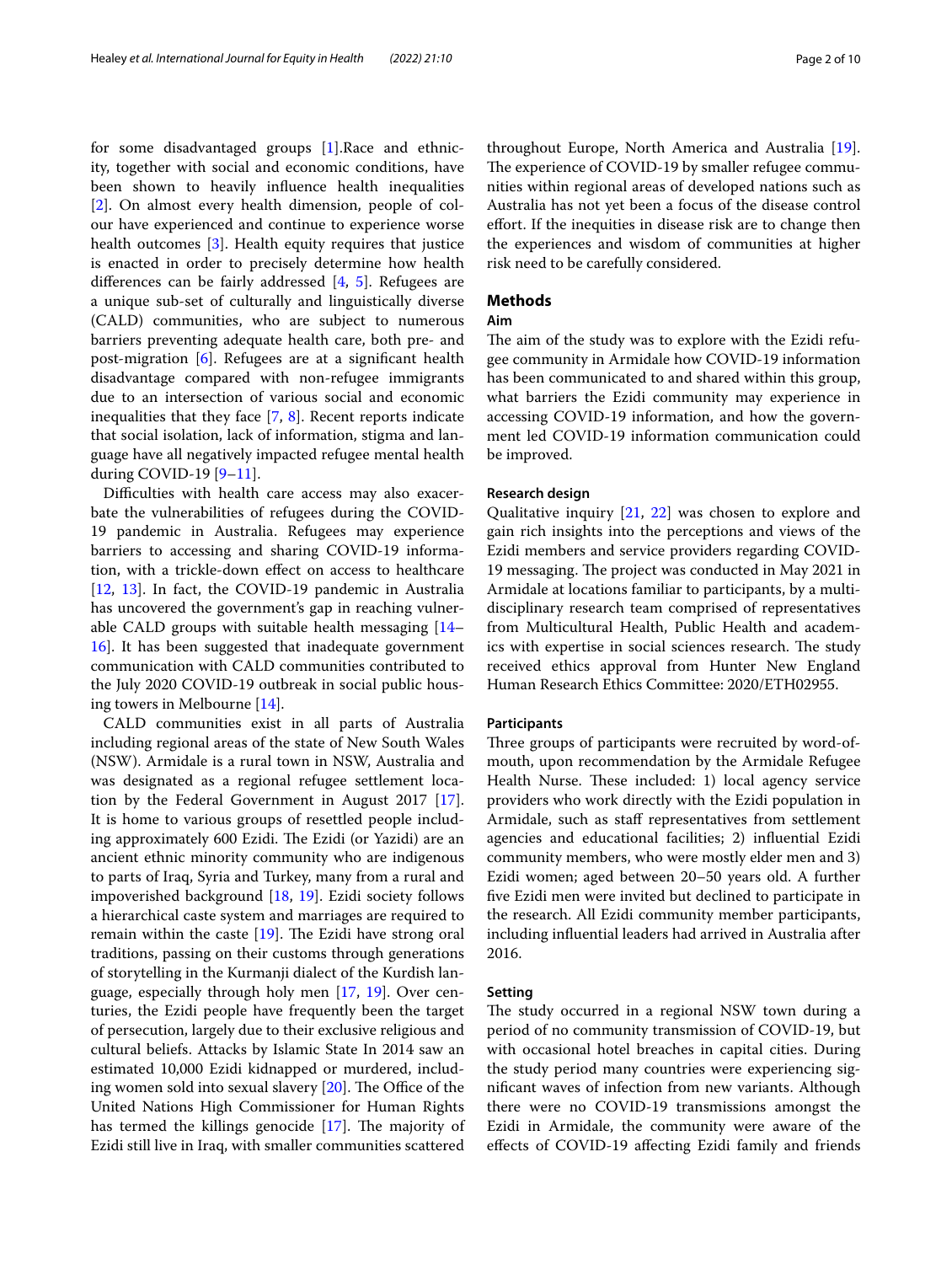overseas. The roll out of the vaccine program had commenced but only a small proportion of people were fully vaccinated.

## **Procedure**

The participant information statement for community members was presented as a short video delivered in Kurdish-Kurmanji language prior to obtaining consent. Community members had an opportunity to ask questions about the study, with an on-site Kurdish-Kurmanji interpreter present. Verbal consent was collected, as some community members refused to document a signature on the consent form. Interviewers sensed discomfort from the community members and did not probe further for signatures. Service providers received written information statement and provided a written consent.

We developed a semi-structured interview guide and piloted it with a few Syrian and Congolese refugees. The guide included questions on ways in which the community has received COVID-19 information; what made it difficult; and how access and the use of COVID-19 information could be improved for Ezidi community in Armi-dale (Interview Guide in [Appendix](#page-8-0)). The interviewers were employees of the Hunter New England (HNE) Multicultural Health Services: two refugee health nurses and a multicultural health liaison officer. One of the nurses was well known and accepted by the community. Prior to commencing data collection interviewers underwent a four-part qualitative training coupled with practice on interviewing, facilitating discussions, using recording equipment and conducting preliminary data analysis.

We conducted three focus group discussions in English: service providers (four), infuential community members (six) and community members (three). To minimise power imbalance, we interviewed the infuential community members in a separate group to the community members. Kurdish-Kurmanji health interpreters were available on-site to translate discussions with community members. Seeking richer data and clarifcation of cultural matters, researchers interviewed an additional (English speaking) infuential community member by teleconference, approximately three months after the initial focus group discussions. Focus group discussions lasted 30–60 min and were audio-recorded. A native Englishspeaking member of the research team transcribed verbatim the English components of the collected data.

Senior qualitative researchers provided guidance and oversight for data analysis. Each transcript was read and reviewed separately by two interviewers, each creating an individual analysis fle before meeting to pair their analyses. Paired analysis involved discussing and comparing individual analyses and creating a combined analysis file for each transcript  $[21]$  $[21]$ . After reviewing

several transcripts, similar concepts were grouped into categories [[21\]](#page-9-18). Group meetings were held regularly with senior qualitative researchers to discuss paired analyses, agree on categories and sub-categories and identify further insights. Five overarching themes were identifed across transcripts via the iterative group process.

## **Results**

Five themes were identifed

- 1. The refugee experience influences the communication of COVID-19 messages
- 2. Cultural, social and gender norms infuence responses to COVID-19
- 3. Trusted individuals and service providers are key
- 4. Problems with available government COVID-19 information
- 5. COVID-19 communication can be improved

## **The refugee experience infuences the communication of COVID‑19 messages**

Community members and infuential community members reported low literacy, not only in English, but also Kurdish-Kurmanji. This was attributed to dislocated education prior to arrival in Australia, lack of opportunity and competing priorities:

*I used to be able to write Kurdish and Arabic as well, but for 6 years [as a refugee] I didn't write anything, it got lost (community member)*

Older community members stated that they are not familiar with technology; therefore, they relied on younger members to receive COVID-19 messages. Access to technology equipment, such as a device or Internet was reported to be problematic:

*Lots of parents, the thing they wanted most for their kids- 'teach them about computers!' (service provider)*

*It [COVID-19] did make the community very aware of their lack of digital literacy (service provider)*

Importantly, both the community and service providers reported that psychological issues related to past traumatic experiences thwarted the refugees' ability to process and learn new information related to COVID-19 information. Underlying mental health issues, which seemed to be related to the refugee experience, were reported to have profound efects on memory and retention. The Ezidi participants struggled to prioritise daily tasks, understand, retain and recall information. An elder Ezidi man described his experience of personal loss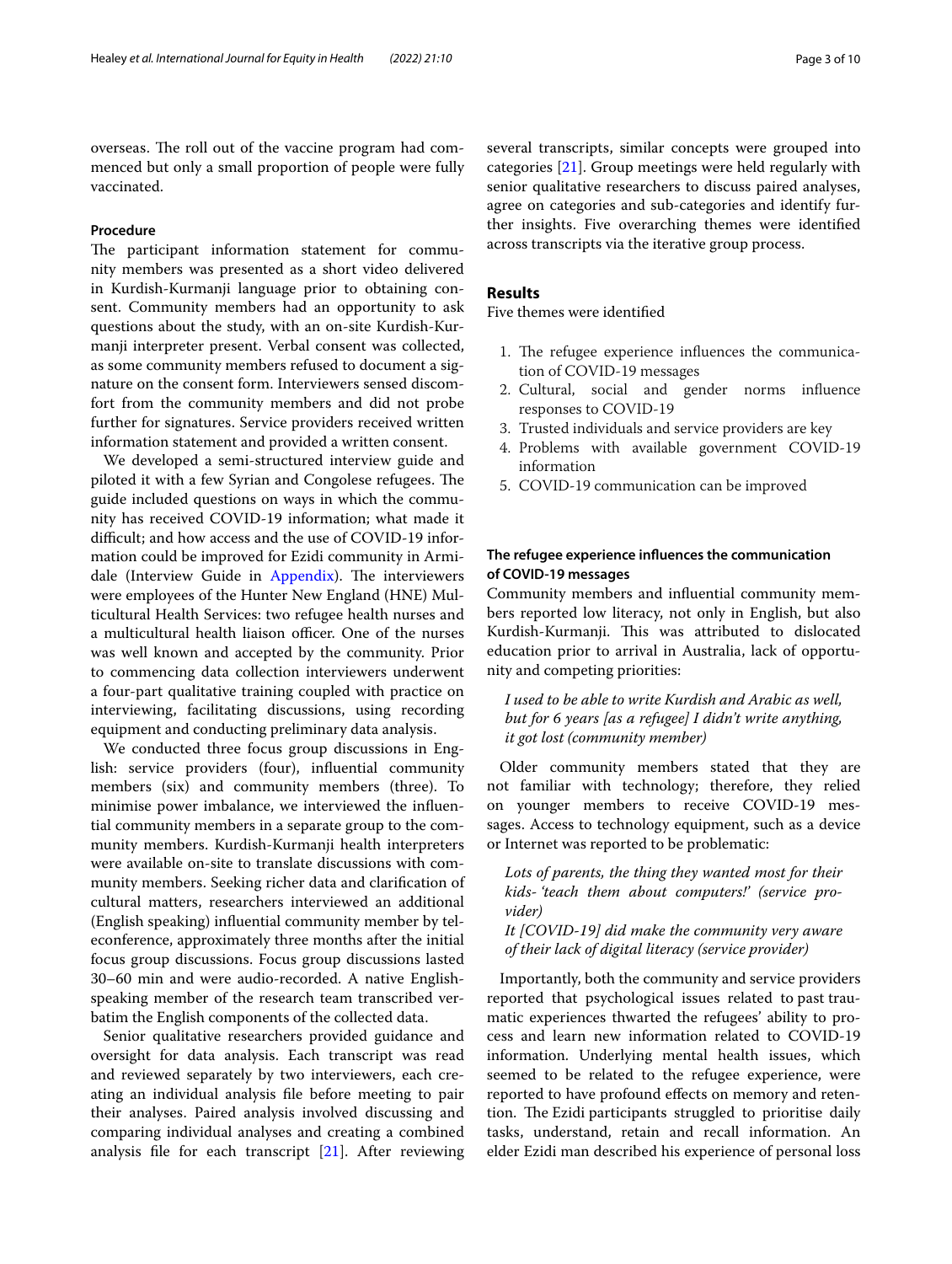associated with the Islamic State attacks, then pointed to his head and said:

*…the brain is tired, so we can't learn (infuential community member)*

One service provider gave an example of the difficulties with processing and retaining health related information by Ezidi community members:

*[Due to the trauma, community members don't have the ability] to retain and understand, and*  to put that into real life as well. They might have *been told that they can't go anywhere [after their COVID test], but then the dentist would have called and said, 'you're late for your appointment'… so that's all gone out the window (service provider)*

## **Cultural, social and gender norms infuence responses to COVID‑19**

Service providers described how Ezidi socio-cultural norms relating to age and gender infuenced the way community members sought and shared COVID-19 messages. For example, although younger men may have desirable attributes such as bilingual ability and networking capability through workplaces, service providers felt that they were hesitant to pass on information without authorisation by respected older males.

*But they're in a good place [young men working in services], the younger ones- because they have more English and have more access to working culture…. I think in a few years' time, they will naturally take that mentor up of being those community leaders (service provider)*

*I think there's a small group of…they are all men, but younger men who have taken up a bit of a community leadership role but at the same time they don't actually want to be community leaders either (service provider)*

This is in contrast to the report from an Ezidi influential member who said other community members actively sought out information from younger Ezidi infuential people:

They *[community members are]* usually asking peo*ple who are working already with the organisation.... we have got 2 or 3 people who are working with them. So, they ask them. If there is any situation happen in Armidale in particular, we all would be connected with each other (infuential member)*

Additionally, service providers thought that information delivered by women might be less acceptable to

men. They also believed that women are less likely to actively seek information:

*The women, I think, they are the group who are probably least informed. They are also the group of people who are least likely to go into our schools and to go and do other work. It's basically the men who do a lot of that (service provider)*

*[single women] are also the ones who are going to get that information from families back overseas and have that misunderstanding of what's going on as well, and they're not going to reach out to services for that information (service provider)*

One female community member reported that she relied on male relatives (uncles and brother) to gather information about COVID-19, as they were literate in Arabic. Another female community member was literate herself and said she actively sought out COVID-19 information. An older male infuential member talked about the variable community uptake of messages he and other elders had shared amongst the community through word of mouth. Some older males reported that despite literacy in Arabic, being digitally illiterate and having low profciency in English meant that accessing COVID-19 information remained difficult. An incomplete understanding of COVID-19 was considered by service providers to be a contributing factor to fear amongst the community. An infuential community member commented that news about the developing COVID-19 situation in their homeland contributed to the community's fear response. During the frst wave of COVID-19 infections in NSW, service providers noticed Ezidi people carry out customs and behaviours and attributed them to fear. Some Ezidi people were seen wearing homemade red and white threaded necklaces and bangles, which is a practice traditional to the Kurdistan Ezidi group as an expression of protection and love:

*they were fearful of sending their children to school, even before, when it [COVID-19] frst just started coming out. You could see, they were already coming in wearing those sorts of things [red and white threads] (service provider)*

*I actually saw an increase of kids even wearing you know, the threads…the red and white threads. I actually saw an increase in number of people wearing those during COVID (service provider)*

*Community members reported people locking doors to protect themselves. Some service providers suggested an alternative interpretation of door shutting. March 2020… that [locking doors with chains], that happened in the beginning... like there was a fear in the community because we lost lots of people in our*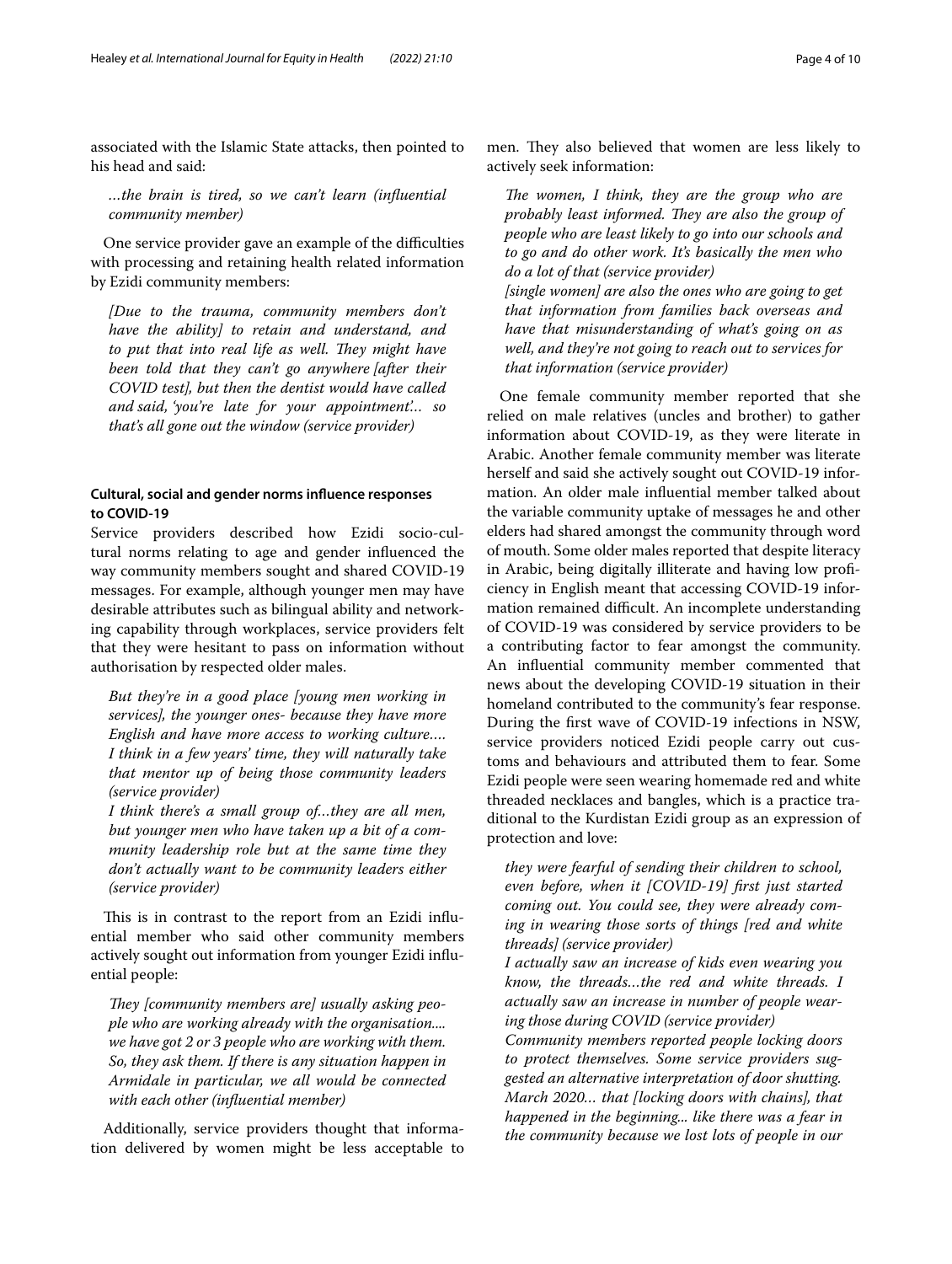*country in Iraq with the fear situation (infuential community member)*

*During lockdown a lot of people kept their door shut and their gates shut as well, because they were so scared about the whole situation. Because they just didn't have the understanding of what this was… they put chains all on their doors and their gates and they padlocked their gates shut so no one could come in or out (service provider).*

Service providers thought that community behaviours were shaped by a historic fear conditioned response to the ISIS raids in their homeland.

*People's cultural background has had a really significant background on how they have responded. And I think that has a lot to do with what's happening in their home country, or their home village. Because the experience that their family overseas are having, they feel like they need to respond in a certain way (service provider)*

## **Trusted individuals and service providers are key**

Community participants received information from a variety of people and platforms they trusted. People with low level of literacy relied on word of mouth from family and friends in the community or overseas. Close relationships within the community, coupled with the benefts of proximity living in a country town, facilitated the spread of COVID-19 messages to community members.

*Because that [information about COVID-19] is from their home country, I think there is a higher degree of trust that comes with the information that comes from that location (service provider)*

*And Armidale is a small town, with everyone visiting each other every day or every week. I guess, so it's easier to share information with other community (infuential community member)*

However, most information was received directly from familiar local service providers such as schools, a tertiary education setting (Technical and Further Education- TAFE), settlement services and refugee health nurses. All Ezidi participants reported a deep sense of respect for the trusted sources, especially local service providers. Community members consistently identifed the same service providers as key to their understanding of COVID-19 information:

*So they are health professionals- they got lot of information, the right information about it. So, in terms of our caseworkers they care about us, so they have to tell us the right information. So if we do not get from them, where we have to get from? (infuential* 

## *community member)*

*So here I don't believe in anyone but her [refugee health nurse] ...yeah, we have a lot of respect and trust in her (community member)*

*… if it's a person that I really trust, and she kind of looked at that [COVID-19] information and given me…I trust her. So I only trust people that I really know. But I really need to know the person…. (community member)*

But a mistrust of government:

*…[the Ezidi] have a very big mistrust of government, so they are not necessarily going to go to government*  sites to find that information. They're going to go to *'D' at school and knock on her door, or they're going to go to 'J' in Health… (service provider)*

Moreover, participants felt that inconsistent and frequently changing COVID-19 messages across Australian states had contributed to the community's distrust in governmental information:

*… there's conficting information out there. And the community becomes a bit paranoid, you know, 'did I get the true information before' or 'should I trust that source, I don't know' (service provider) …lot of times the information we are given- sometimes it is not right. It's wrong. Tat's why it's hard to believe it (community member)*

## **Problems with available government COVID‑19 information**

The Service providers and community members reported that the Armidale Ezidi have been assisted by local service providers during the pandemic, who took initiative and flled the void of COVID-19 information reaching the community. The service providers described that they shared COVID-19 information by phone call (through interpreters) and social media. Settlement services translated written information into audio-fles and shared them on social media platforms such as WhatsApp and Facebook.

*We use those resources [NSW health website and TV] to make the video and then we post it on the Facebook page (service provider)*

*…there is a link to making your own video, which was probably the most useful thing we had, because I could just give it to some support workers and say 'please build a video for us' and they did that and it was great (service provider)*

However, service providers reported feeling under-supported by government and uncertain about the content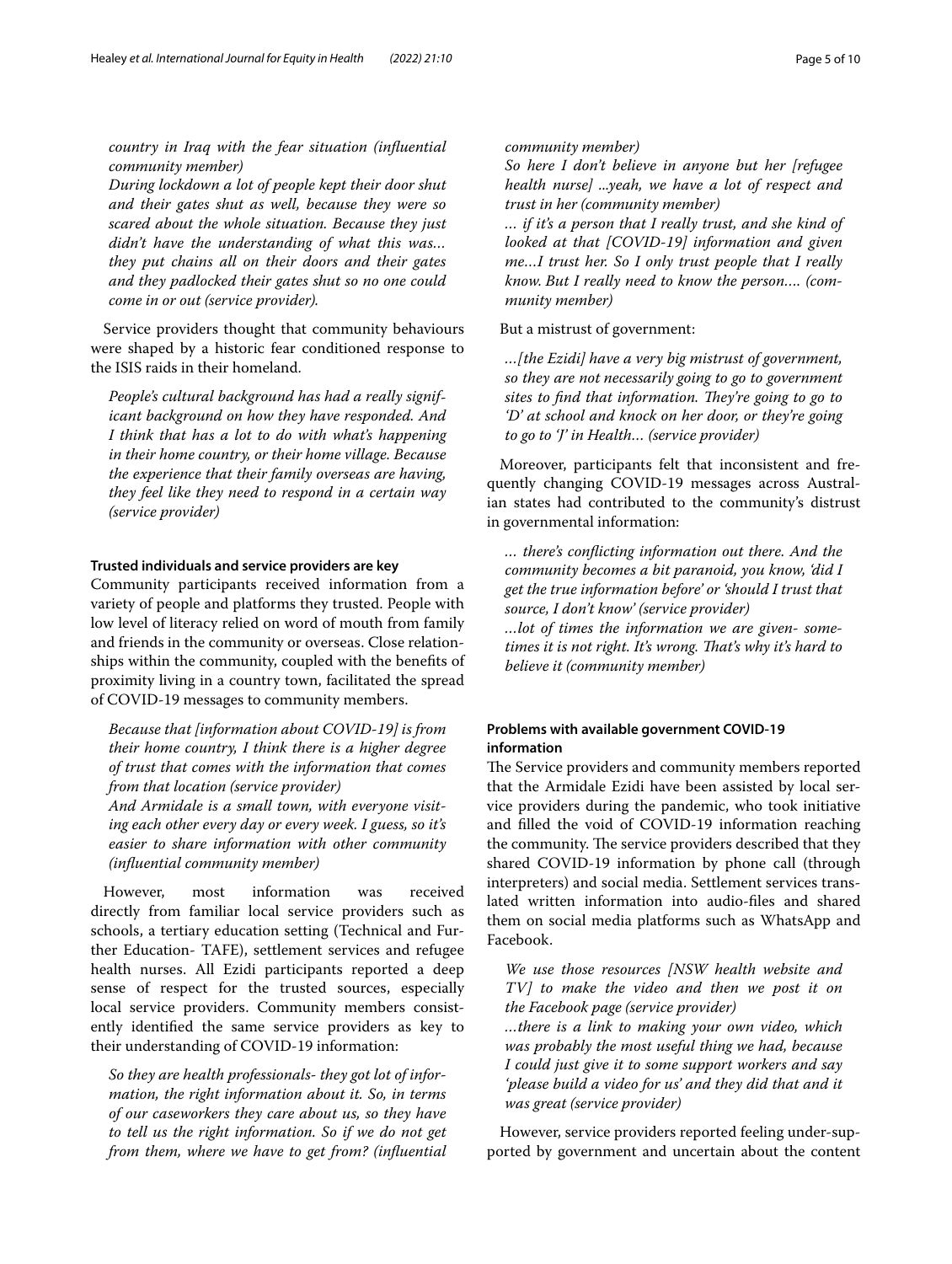of information they delivered, particularly at the beginning of pandemic. Service providers added that inconsistent messages contributed to community confusion.

*…[the information] is not consistent but also there's a lot of it. So, it's hard to comprehend (service provider)*

*So, using masks for example, was a really good example of how things shifted. You know, for the frst while, the government's advice was don't wear a mask. You don't need to wear a mask, unless you're sick. And then all of a sudden, that switched. And so you've just spent all this time educating everyone on, 'no its ok, you don't need to wear a mask unless you're sick' and then the government advice changed and then we just had a bunch of people who were confused and 'do I wear a mask? Do I not wear a mask?' (service provider)*

Despite being native English speakers with high literacy, at times even the service providers themselves reported difficulty finding accurate COVID-19 related information from government media sources. Concerns followed that the quality of message disseminated to the Ezidi community could be suboptimal. Service providers criticised government COVID-19 resources for the Ezidi and other CALD communities. They reported that information was not translated into languages and script used by Ezidi community, and that the information was too complex for the literacy level of Ezidi community.

*…the only other important thing when we're talking about information given to multicultural communities is the simplifcation of the information, so breaking it down- 'what is COVID? what is this disease? how is it transmitted?'…. that kind of basic foundational information, is disseminated through the community, by the community (service provider)*

The problem we now have is that there are now *resources in Kurdish-Kurmanji, but they are in the wrong script. So, nobody can read them. And even if they could read them, the vast majority of the community can't read Kurdish-Kurmanji…they're illiterate…so it needs to be verbal and …pictures (service provider)*

Another problem identifed by service providers was inconsistency and variation of information from each state.

*What really stuck out for me, is how diferently each state has managed information. And it needs to have been something that was managed at a federal level. I mean, common sense should prevail that the information going out to the Australian population should be from a central location. Because the advice from diferent states was diferent, and so if you were looking to fnd information to share to the community, you go 'well is NSW or Queensland more on the topic', you know, I don't know (service provider)*

## **COVID‑19 communication can be improved**

Although community members seemed satisfed with the ways they have been receiving COVID-19 information, both service providers and community members discussed that the content, format and delivery of COVID-19 information could be improved to better reach the Ezidi community (Table [1\)](#page-5-0).

Service providers reported that COVID-19 related information needed to be orally presented in the Kurdish-Kurmanji dialect. Suggestions were made to use pictures or audio-visual material to present information, or a phone call by trusted service providers. Younger

<span id="page-5-0"></span>**Table 1** Suggestions for improvement of official COVID-19 information for Ezidi community in Armidale, Australia (2021)

## Participant suggestions for government sharing of official COVID-19 information

• Listen to community

- Recognise diversity within the ethnic group
- E.g., language, religion, literacy ability, English profciency
- Translate using dialects specifc to community groups
- Choose multiple methods to distribute official information
	- E.g., direct telephone calls, written handouts in language and social media videos
- Identify and consult with key Ezidi contacts
- Delivery via trusted community members and service providers
- Utilise highly frequented and familiar spaces to deliver messages
- E.g., TAFE, school, medical and dental clinics, multicultural supermarkets, social media

<sup>•</sup> Provide clear, consistent and culturally appropriate messages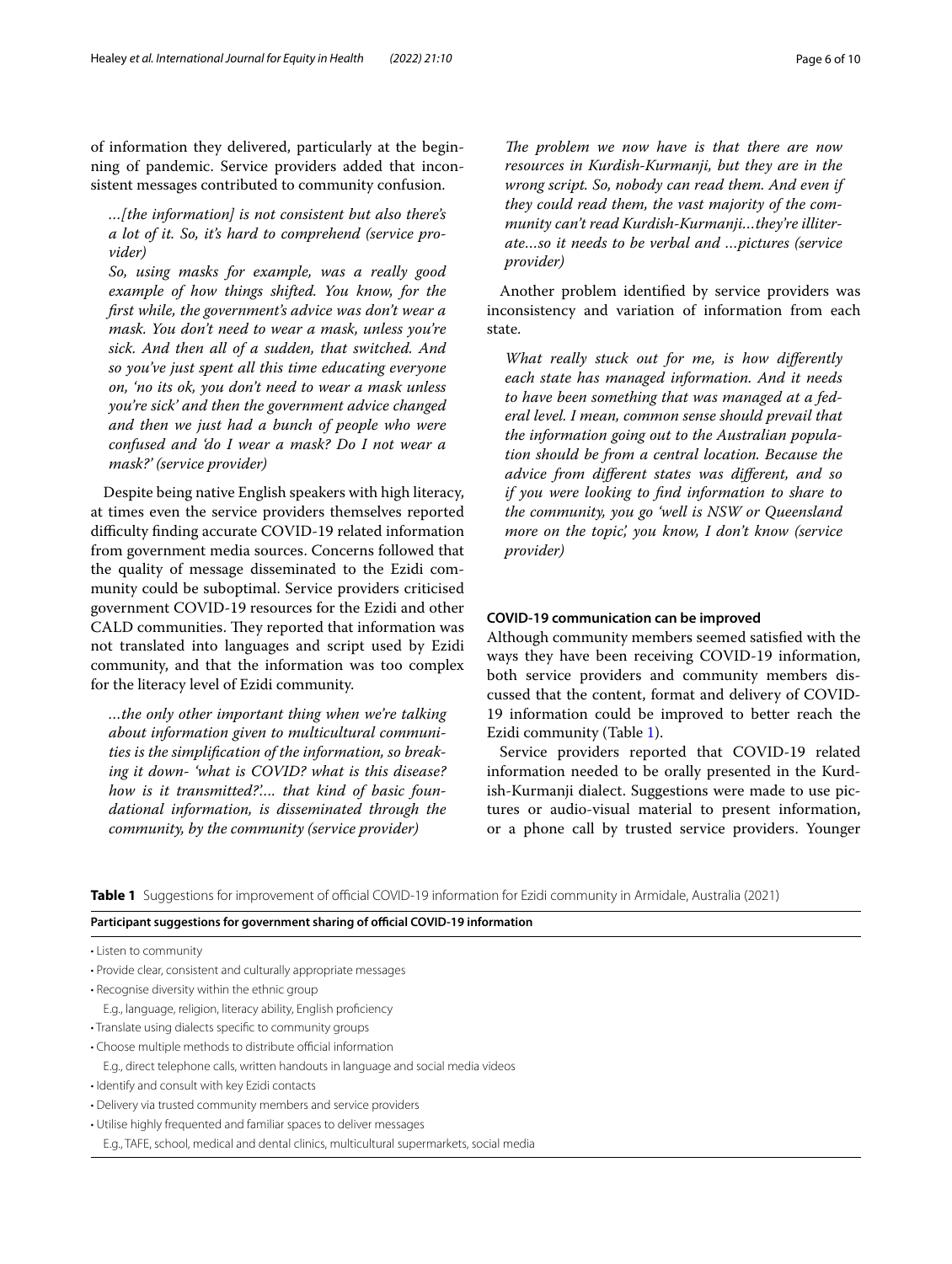community members suggested also having a form of written material available in language for those who were literate:

The information here can be given to the commu*nity like over the phone, or even like the leafets, the paper. And my brother or my sister, they can read both languages. But if it's written- maybe if it's Arabic, it's easier for them to understand (community member)*

*Some people don't understand...they not attending school at all...A better way to share the information in regard to COVID-19 to make a video from a person from the Ezidi community then everyone can understand clearly and they can get the message very well (infuential community member)*

*I think simple pictorial stuf…Australia is such a multicultural community, that the list of languages is just going to be infnitely long. And if I say, 'hey, here's 60 fyers to put in your foyer, so we can cover all the languages', it's just so much information that people aren't going to bother shufing through that (service provider)*

Service providers felt the content needed to be simpler, clearer, concise and relevant. Consistency in content and a unifed message was reported to be important, for both service providers and Ezidi members. In addition, service providers felt that the messages needs to be gender, age, and ethnic specifc, in order to be culturally appropriate:

*It [COVID information] needs to come from a federal level, clear and concise, unifed information (service provider)*

[The information] should have photos of differ*ent ethnic backgrounds, so you've got something that will actually resonate with them, rather than your Anglo-Saxon...(service provider)*

Another suggestion was to utilise social media platforms such as Facebook and WhatsApp, which are already familiar and trusted by Ezidi people to share information. Service providers suggested audio-link fles in language as an easy adjunct to social media or government sites:

*We can even message out [through social media] a small fle to all our clients (service provider) WhatsApp particularly, for lots of multicultural communities, that's the go-to communication device (service provider)*

Furthermore, all participants highlighted that important health messages must be delivered through trusted service providers or community members. Service providers recommended the identifcation of 'key Ezidi contacts', who may not be revered as official community leaders, but do possess desirable attributes, such as being bilingual, educated and connected to people outside the Ezidi community through workplaces. Service providers described that the importance of engaging these individuals is to harness their skills and cultural knowledge, thereby channelling COVID-19 messages in the most culturally appropriate and efficient ways. Service providers predicted that these individuals would likely become accepted as community leaders in the future:

*If you can get someone from our community and they can video….and everyone from our community can listen to the video and share with friends (infuential member)*

*I think making it a friendly face...people really didn't want to talk to people they didn't know. Finding somebody local to then record that [COVID-19 information audio-visual material], and being able to share that (service provider)*

*…. [a] program, where they train community members and then those community members go out and do group work within the community to spread that message (service provider)*

School and TAFE were identifed as avenues to distribute COVID-19 information, as compulsory attendance provides the opportunity for teachers to ensure messages are sent home with a student, thereby potentially benefting all household members.

*TAFE...because there's a captive audience there, they have to turn up between 9.30[a.m.] to 2[p.m.] or whatever the time is that they've got to be there (service provider)*

*An easier way, would be if everything was … translated message for us. Or… talk to us directly [e.g., at TAFE] (community member)*

## **Discussion**

This exploration found that the Ezidi refugee community in Armidale experience challenges in accessing and using available COVID-19 information. Although the Ezidi are a minority and very specifc refugee population in Australia, lessons about their relationship with COVID-19 messaging may overlap with other refugee groups.

We found that the Ezidi people experienced language and health literacy challenges- a situation common to refugee communities, especially those with a long history of displacement [\[15\]](#page-9-20). People from non-English speaking backgrounds have trouble on a daily basis, making seemingly simple tasks overwhelming and complicated [[6\]](#page-9-5). For refugees, a background of disjointed education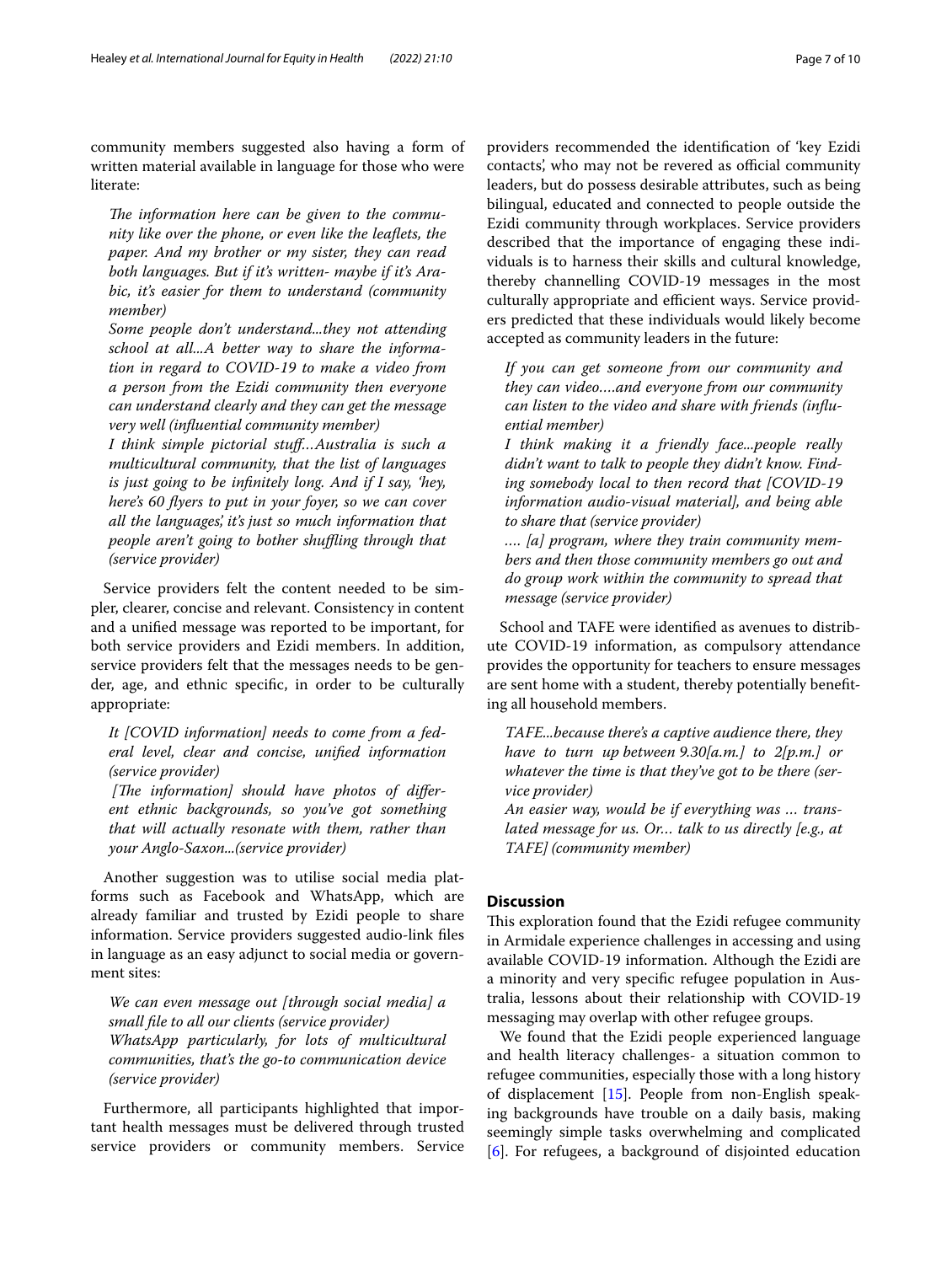confers low literacy even in their own language, making it difficult to find information and understand government messaging about COVID-19 [\[15](#page-9-20)]. We also found that the Ezidi people, in particular the elderly, experienced low digital literacy. The term 'eHealth literacy', describes the ability to seek, locate and meaningfully use health information from digital platforms [[23\]](#page-9-21). It has been suggested that simultaneous ability in many learning domains is necessary to provide satisfactory capacity in eHealth literacy. These domains include traditional literacy and numeracy, proficiency with technology and media, and a base level understanding in health and science [[23\]](#page-9-21). Given these pre-existing barriers for many refugees, it is not surprising that health as well as digital illiteracy, at the time of this global pandemic, appears to be a signifcant factor in reinforcing disadvantages.

We found that the cognitive efects of trauma infuenced community's ability to process health information. Due to the consequence of forced displacement and trauma, refugees have a higher prevalence of mental health problems, such as depression, post-traumatic stress disorder (PTSD) and anxiety compared with other migrants in resettlement countries [\[24,](#page-9-22) [25](#page-9-23)].

Experiences with generational persecution make the Ezidi a particularly vulnerable population regarding psychological distress. PTSD can signifcantly afect neurocognitive function and produce changes to the amygdala and prefrontal cortex as seen on functional neuroimaging [[26\]](#page-9-24). Fear conditioning related to the PTSD experience was evident in our participants, who used cultural ways of responding to fear, for example, by locking doors and wearing red and white threads. People with PTSD are more likely to have difficulties with attention, working memory and distorted learning capacity, making it difficult to uptake new information  $[26,$  $[26,$ [27\]](#page-9-25). Given the frequency of message change with evolving COVID-19 information, it can be anticipated that those with PTSD might struggle to capture relevant information at appropriate times, even with seemingly adequate delivery of communiqués.

We found that the level of trust towards public fgures and governmental messages infuenced the access and use of COVID-19 information in the community. The role of public trust and political confdence in healthcare is well described with its importance corroborated in previous infectious outbreaks such as Ebola (2018) and SARS (2003) [[24](#page-9-22)] Public health measures rely upon the engagement of afected individuals and communities to reduce risk. Refugee populations often lack trust in authorities and government systems that have not reliably met their needs [[24\]](#page-9-22).

The close-knit nature of the Ezidi community emphasises the crucial role trust plays in acceptance of COVID-19 health messages. This reality corroborates emerging recommendations for the gen-eral CALD community [[14](#page-9-12), [16](#page-9-13)]. Early harnessing and support of the trusted service providers, who already have the community's confdence appears to be a logical and efective initiative for sharing government endorsed COVID-19 messages in Australia. By engaging and including key respected community members, tailored approaches to public health education will help build trust with communities [\[28](#page-9-26)].

Participants identifed ways in which governmentdriven COVID-19 messages can be improved, in respect to distribution and appropriateness of content. Universal principles, such as provision of messages in language by an audio-visual medium, simplifcation of content and delivery by trusted service providers are not dissimilar to recommendations for general CALD populations  $[14–16]$  $[14–16]$  $[14–16]$ . The Ezidi community requires further tailoring of government COVID-19 messages, by considering socio-cultural norms such as age, gender and past history of trauma and torture. Audio links must be culturally appropriate and in language, accessible via preferred and familiar social media platforms. In addition, the content must be seen as endorsed by known and trusted service providers to the Ezidi community. Governments should provide a variety of ways to communicate official messages to communities, accounting for diversity in educational background, eHealth literacy and English profciency. Learnings from this work with the Ezidi may assist health services direct communication with other diverse communities. By listening and connecting with community members, governments can provide meaningful messages in ways that community members connect with.

We noted diferent viewpoints between service providers and the Ezidi people, particularly in relation to opinions regarding current roles of infuential people in the community, and meanings of certain behaviours observed in the community. This highlights that to understand a health issue within a community one needs to consult widely with diferent members of that community and other stakeholders. Public health responses need to be informed by such wide consultation.

There are a number of limitations of this study that should be noted when considering the fndings. It would have been benefcial to interview more community members; in particular a more heterogeneous groups based on gender, age, level of education, employment level. This is particularly relevant given the diversity of sects within the Ezidi community, even in Armidale. Moreover, comparing Ezidi community with other refugee communities would have provided insights on the similarities and diferences with other refugee communities. In addition,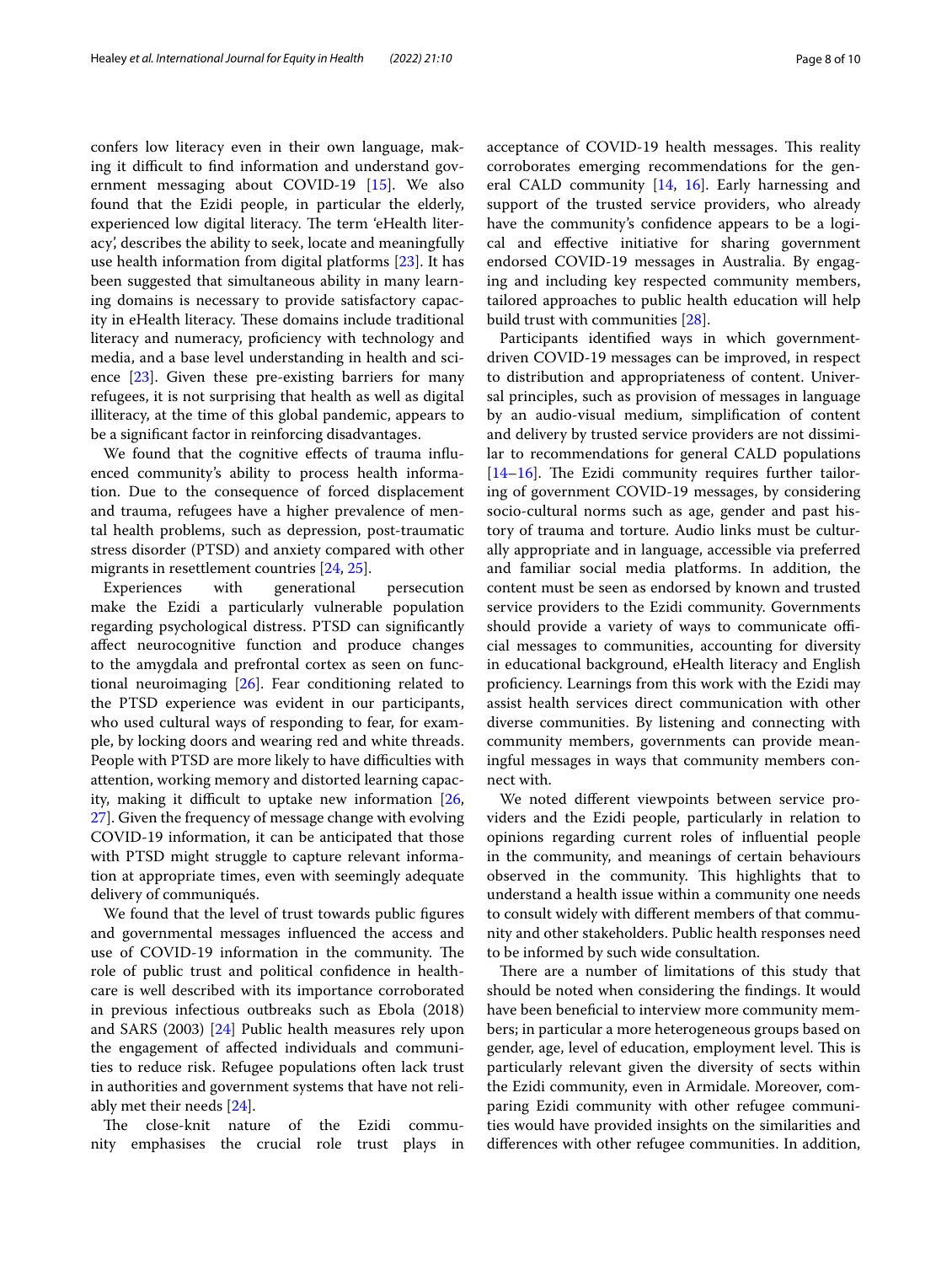it is possible that other Ezidi community members in Armidale use diferent communication methods, which were not detected in this research.

We were, however, able to gather valuable insights from a unique group of Ezidi community members in Armidale. As with any qualitative study, these fndings are not purported to represent the broader population. This research is being expanded to investigate other refugee communities in the Hunter New England region.

## **Conclusions**

This research provides rich and rare insights from the Ezidi people and their service providers in Armidale NSW; their challenges in accessing government COVID-19 information and suggestions for improvements. Preexisting structural inequities have been aggravated by the COVID-19 pandemic, with refugees experiencing barriers to accessing healthcare information even before the outbreak of COVID-19. The research found that the experience of being a refugee and consequent health inequities had an infuence on how COVID-19 messages were communicated. Furthermore, factors such as literacy, trust and socio-cultural norms are signifcant factors, which need to be addressed in order to improve communication about COVID-19. COVID-19 information should be tailored to meet the needs of the Ezidi group, as our study shows important disparities in receiving COVID-19 related information, thereby potentially putting this disadvantaged group at greater risk. It is vital that health advice reaches CALD groups in an appropriate and meaningful way. Partnerships and collaboration with Ezidi communities and trusted service providers will enable more positive communication strategies and appears to be a logical step for government health services to employ. Findings from this research have the propensity to beneft other refugee communities facing similar challenges in Australia.

## <span id="page-8-0"></span>**Appendix**

| Interview questions for community members |                                                                                                            |
|-------------------------------------------|------------------------------------------------------------------------------------------------------------|
|                                           | Where and how have you been getting your<br>information about COVID-19?                                    |
| $\mathfrak{D}$                            | What makes it easy for you to get information<br>from the above sources?                                   |
| 3.                                        | What things make it difficult for you to get<br>information about COVID-19?                                |
| $\overline{4}$                            | What are some ways in which communication<br>about COVID-19 can be improved for you and<br>your community? |

#### **Abbreviations**

CALD: Culturally and Linguistically Diverse; COVID-19: Coronavirus Disease of 2019; NSW: New South Wales; TAFE: Technical and Future Education; SARS: Severe Acute Respiratory Syndrome.

### **Supplementary Information**

The online version contains supplementary material available at [https://doi.](https://doi.org/10.1186/s12939-022-01618-3) [org/10.1186/s12939-022-01618-3](https://doi.org/10.1186/s12939-022-01618-3).

Additional fle1 (DOCX 44 kb)

#### **Acknowledgements**

We acknowledge the efforts made by Dr Bhavi Ravindran and Mr Ashley Young in supporting the research project.

#### **Authors' contributions**

SJRH [corresponding author] contributed to the ethics submission, research conception, design, piloting, data transcription, data analysis and interpretation, and was a major contributor in manuscript writing, NG contributed to the ethics submission, piloting, data collection, data transcription, data analysis and interpretation and was a major contributor in manuscript writing, PDM contributed to the ethics submission, research conception, provided expert opinion in design, data analysis, interpretation and manuscript writing, JH contributed to participant recruitment, data collection and manuscript writing, KA contributed to the ethics submission, piloting and data collection, KT contributed to the ethics submission, research conception and design, KB [expert opinion author] contributed to the ethics submission, research design, provided expert opinion in data analysis, interpretation and manuscript writing, All authors read and approved the fnal manuscript. All authors agree to be personally accountable for the contribution, accuracy and integrity of the research and manuscript.

#### **Funding**

Funding was fully provided by the Hunter New England Area Health Service to budget the personnel and equipment required for design, data collection, data analysis, interpretation and manuscript production.

#### **Availability of data and materials**

All data analysed during this study are included in this published article.

#### **Declarations**

#### **Ethics approval and consent to participate**

This study received ethics approval from Hunter New England Human Research Ethics Committee: 2020/ETH02955. All participants provided either verbal or written informed consent to participate in the study and to publishment of deidentifed data.

#### **Consent for publication**

Not applicable

#### **Competing Interests**

All authors (SJRH, NH, KB, PDM, KT, KA, JH) are salaried employees of state government service, for which the publication of this article could afect policy change. Funding was also provided in-kind by the state government service to conduct this study.

#### **Author details**

<sup>1</sup> Multicultural Health Service, HNE Health Harker Building, Wallsend Health Services Longworth Ave, Wallsend, Newcastle, NSW 2287, Australia. <sup>2</sup>College of Medicine and Dentistry James Cook University, QLD 4811 Townsville, Australia. <sup>3</sup> Multicultural Health Service, HNE Health Armidale Community